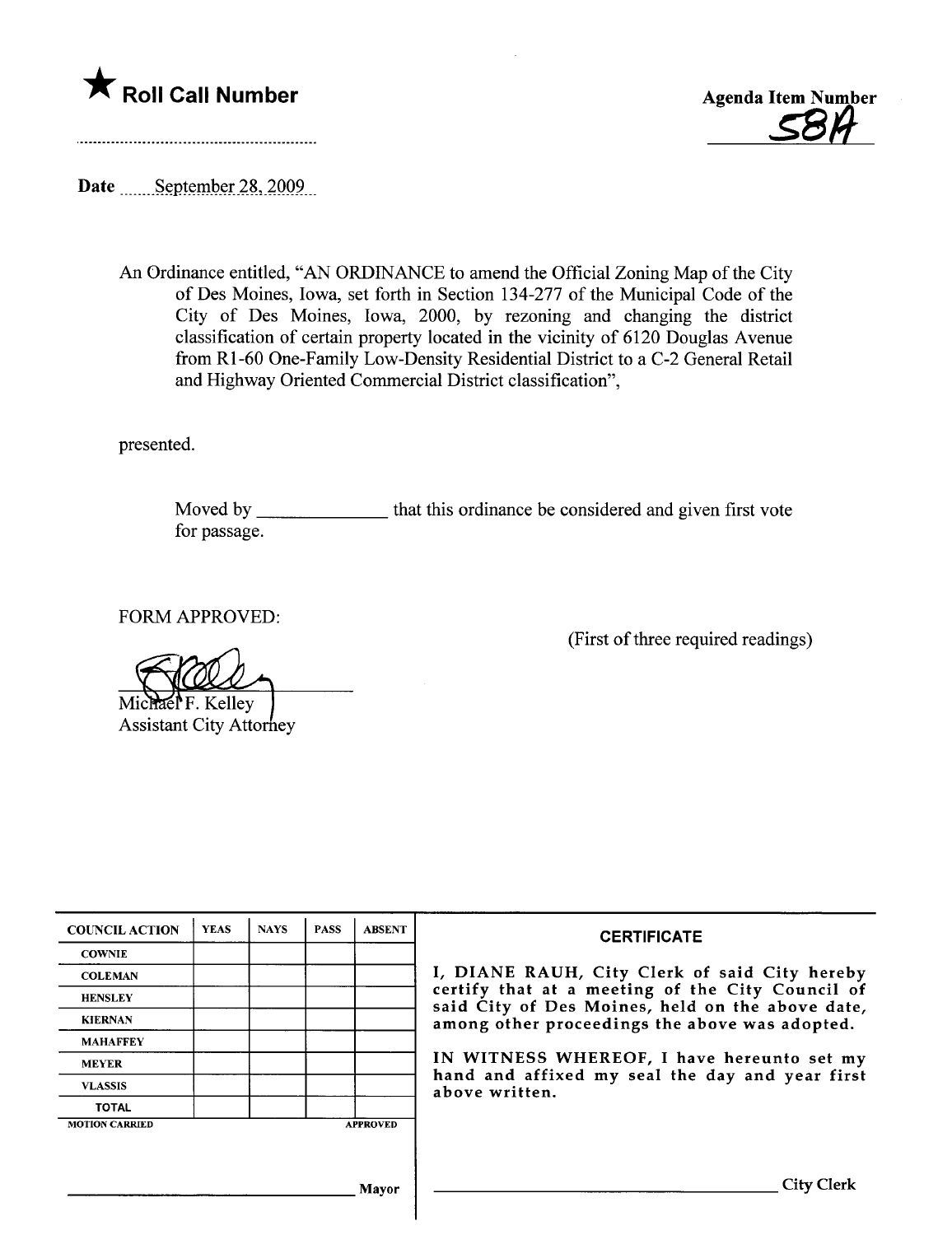#### ORDINANCE NO.

AN ORDINANCE to amend the Official Zoning Map of the City of Des Moines, Iowa, set forth in Section 134-277 of the Muncipal Code of the City of Des Moines, Iowa, 2000, by rezoning and changing the district classification of certain property located in the vicinity of 6120 Douglas Avenue from Rl-60 One-Famly Low-Density Residential District to a C-2 General Retail and Highway Oriented Commercial District classification.

Be It Ordained by the City Council of the City of Des Moines, Iowa:

Section 1. That the Official Zoning Map of the City of Des Moines, Iowa, set forth in Section 134-277 of the Municipal Code of the City of Des Moines, Iowa, 2000, be and the same is hereby amended by rezoning and changing the district classification of certain property located in the vicinity of 6120 Douglas Avenue, more fully described as follows, from R1 -60 One-Family Low-Density Residential District to a C-2 General Retail and Highway Oriented Commercial District classification:

All Lot 87 and the North 19 feet of Lot 88, Clover Acres, AN OFFICIAL PLAT all now included in and forming a part of the City of Des Moines, IN POLK COUNTY, IOWA.

Sec. 2. That this ordinance and the zonig granted by the terms hereof are subject to the following imposed additional conditions which have been agreed to and accepted by execution of an Acceptace of Rezonig Ordinance by all owners of said property and are binding upon the owners and their successors, heirs, and assigns as follows:

1. Prohibit use of the property for the following:

- a. Adult entertainment business.
- b. Vehicle display.
- c. Off-premises advertising signs.
- d. Package goods stores for sale of liquor.
- e. Taverns/nightclubs.
- f. Pawn shops.
- g. Financial service centers that provide check cashing and loans secured by post dated checks or payroll guarantee as their primary activity.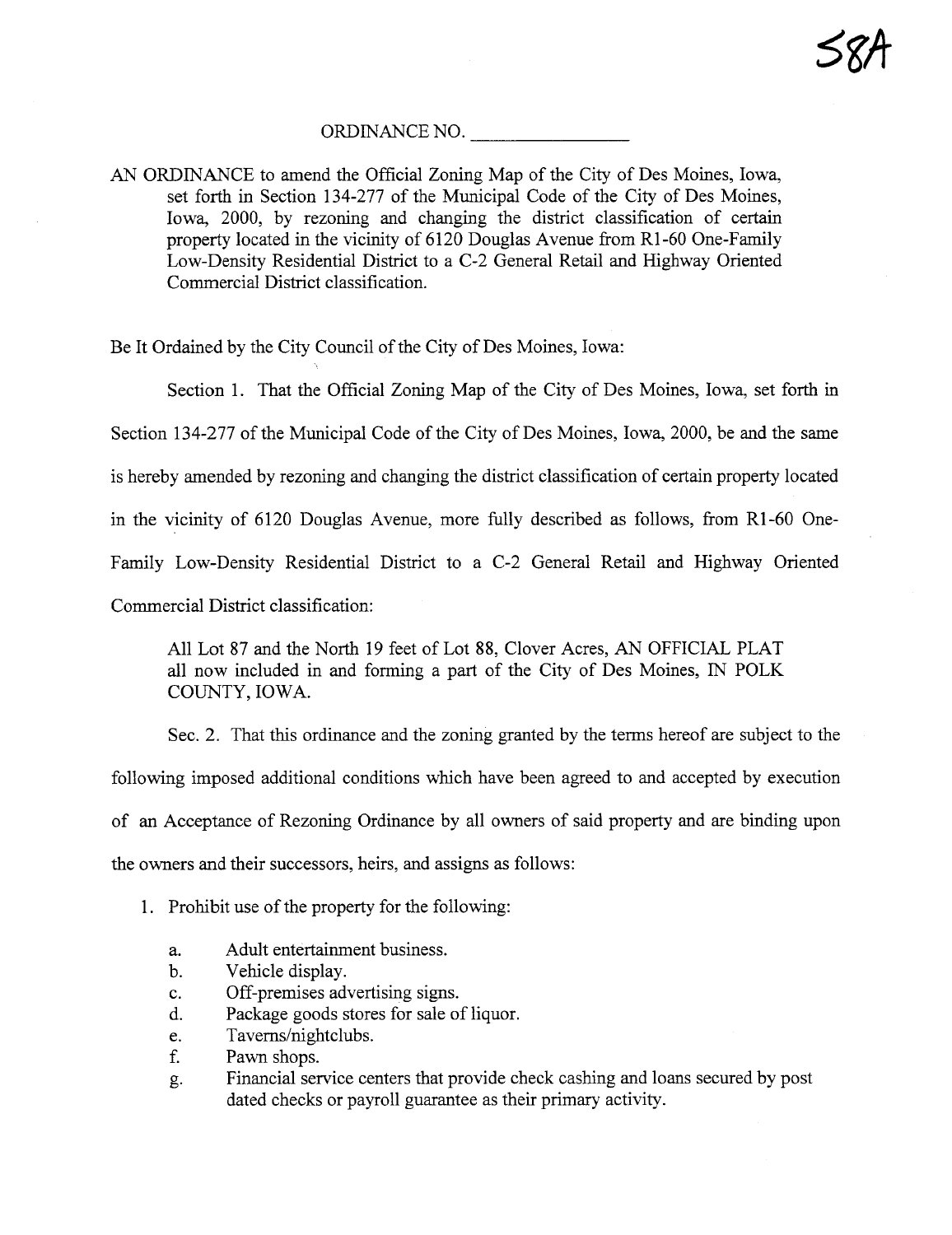h. Communication towers.

2. Any commercial building along with any associated gas canopy supports, and utility/trash enclosures shall be required to be constructed primarily of brick, masonry block or stone on all exterior walls.

Sec. 3. This ordinance shall be in full force and effect from and after its passage and

publication as provided by law.

Sec. 4. The City Clerk is hereby authorized and directed to cause a certified copy of the Acceptance of Rezoning Ordinance, this ordinance, a vicinty map, and proof of publication of this ordinance, to be properly filed in the office of the Polk County Recorder.

FORM APPROVED: FORM APPROVED:<br>Michael F. Kelley<br>Assistant City Attorney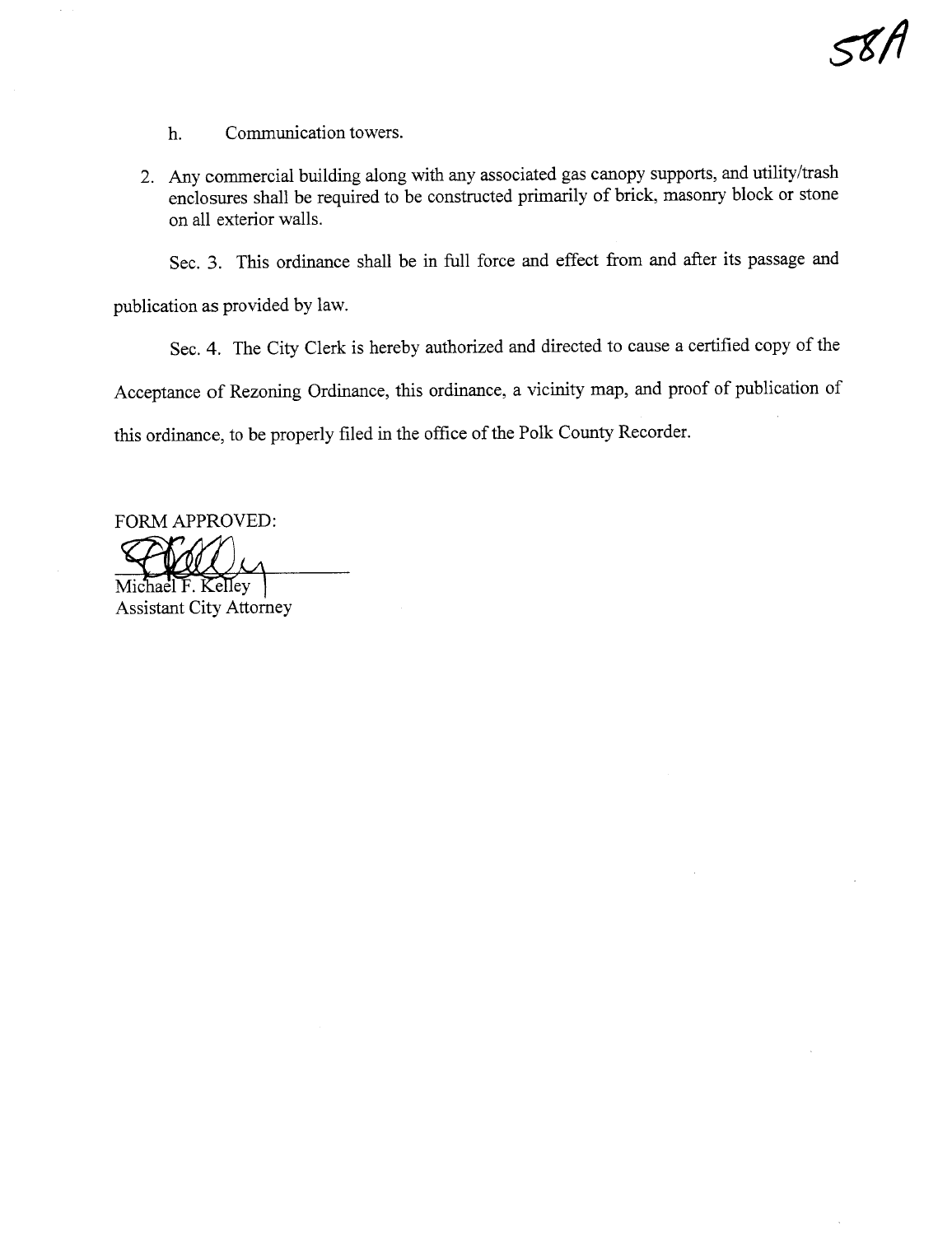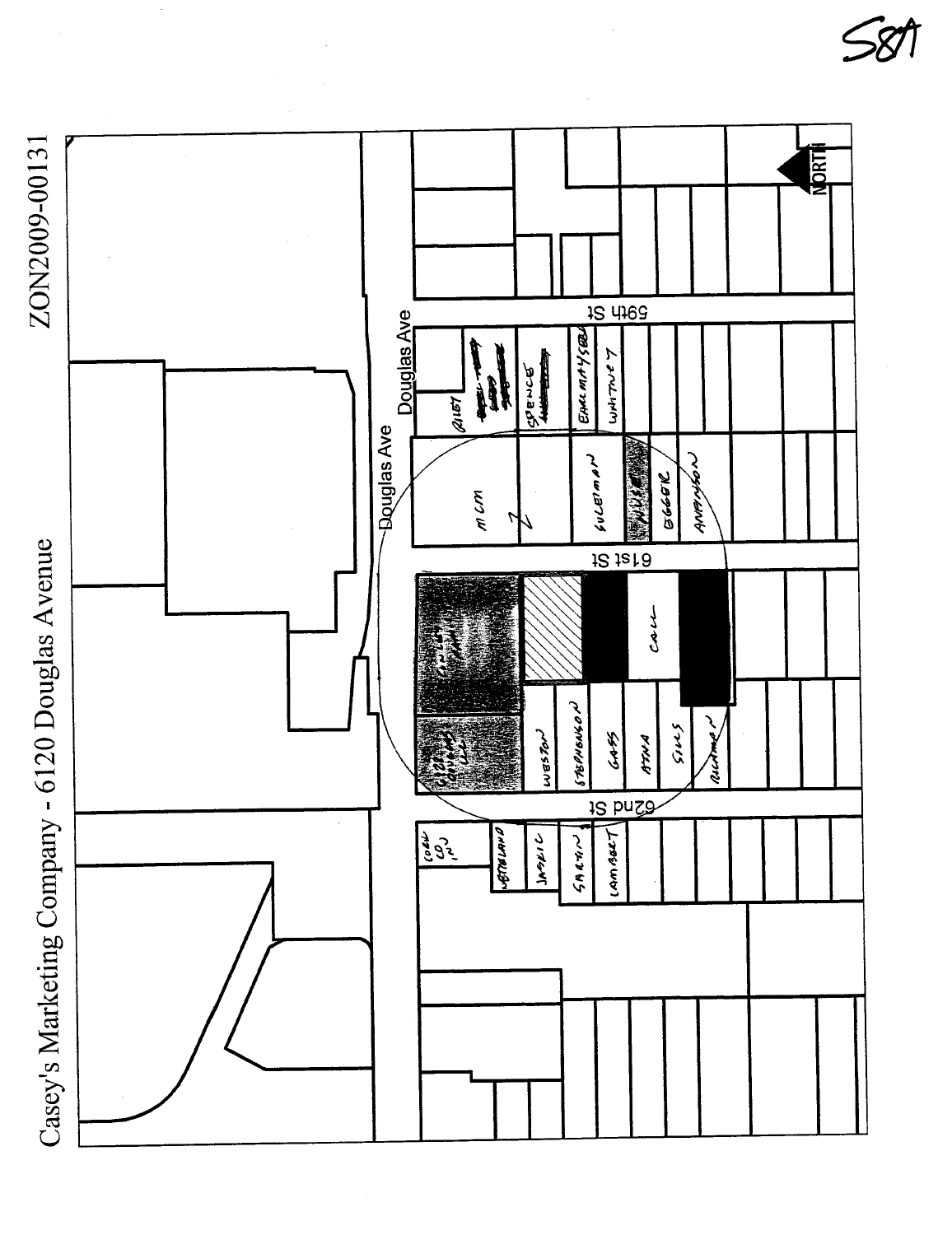| Prepared by:       | Michael F. Kelley, Assistant City Attorney, 400 Robert Ray Dr., Des Moines, IA 50309 515/283-4124                                                       |  |  |  |  |
|--------------------|---------------------------------------------------------------------------------------------------------------------------------------------------------|--|--|--|--|
| Return Address:    | City Clerk - City Hall, 400 Robert Ray Dr., Des Moines, IA 50309                                                                                        |  |  |  |  |
| Taxpayer:          | No change                                                                                                                                               |  |  |  |  |
| Title of Document: | Acceptance of Rezoning Ordinance                                                                                                                        |  |  |  |  |
| Grantor's Name:    | Robert J. Conley Family, L.C., Traviss Family Investments, L.L.C., & Casey's Marketing Company                                                          |  |  |  |  |
| Grantee's Name:    | City of Des Moines, Iowa                                                                                                                                |  |  |  |  |
| Legal Description: | All Lot 87 and the North 19 feet of Lot 88, Clover Acres, AN OFFICIAL PLAT<br>all now included in and forming a part of the City of Des Moines, IN POLK |  |  |  |  |

**581** 

COUNTY, IOWA.

# ACCEPTANCE OF REZONIG ORDINANCE

The undersigned hereby states, warants and agrees as follows:

1. That Robert J. Comey Family, L.C. and Traviss Family Investments of the titleholders and Casey's Marketing Company as contract purchaser, are the sole owners of the Property in the vicinity of 6120 Douglas Avenue, more specifically described above.

2. That in the event the City of Des Moines, Iowa,  $\frac{1}{2}$  of  $\frac{1}{2}$   $\frac{1}{2}$   $\frac{1}{2}$   $\frac{1}{2}$   $\frac{1}{2}$   $\frac{1}{2}$   $\frac{1}{2}$   $\frac{1}{2}$   $\frac{1}{2}$   $\frac{1}{2}$   $\frac{1}{2}$   $\frac{1}{2}$   $\frac{1}{2}$   $\frac{1}{2}$   $\frac{1}{2}$   $\frac{1}{2$ the R1-60 One-Family Low-Density Residential District to a Limited C-2 General Retail and Highway Oriented Commercial District to allow redevelopment of the property for a gas/convenience store, we agree and accept on behalf of the owners to the imposition of the following conditions to run with the land and be binding upon all successors, heirs and assigns as part of the ordinance so rezoning the Property:

A. Prohibit use of the property for the following:

- 1. Adult entertainment business.
- 2. Vehicle display.
- 3. Off-premises advertising signs.
- 4. Package goods stores for sale of liquor.
- 5. Taverns/nightclubs.
- 6. Pawn shops.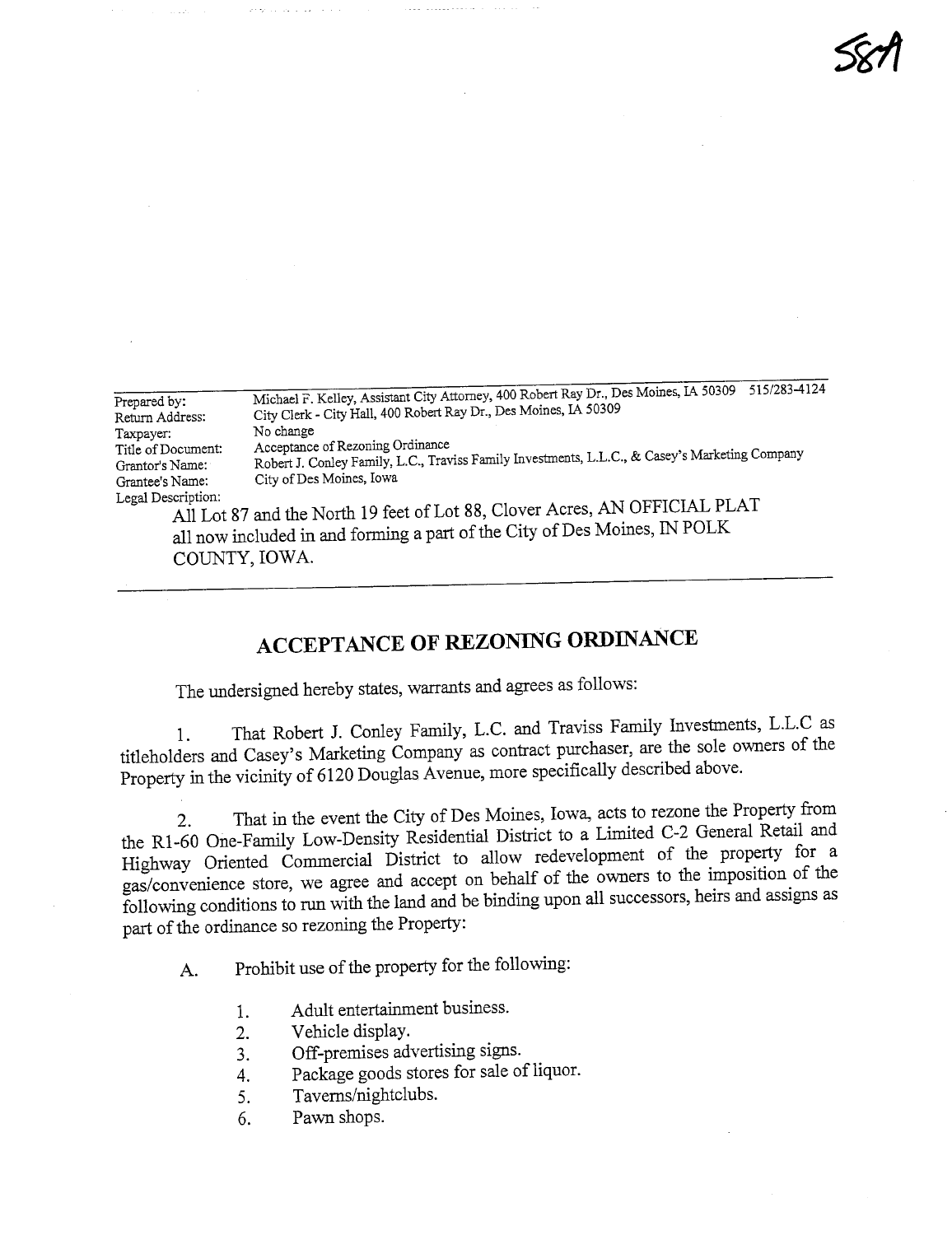- 7. Financial service centers that provide check cashing and loans secured by post dated checks or payroll guarantee as their primary activity.<br>Communication towers.
- 8. Communcation towers.
- B. Any commercial building along with any associated gas canopy supports, and utility/trash enclosures shall be required to be constructed primarily of brick, masonry block or stone on all exterior walls.

3. A certified copy of the rezonig ordinance shall be attached hereto, and a certified copy of ths document and the rezonig ordinance shall be recorded by the City in the land records of the County Recorder to memorialize the rezoning of the Property as identified above.

4. That in the event any portion of the Property is hereafter reasonable to a distribution of the district of a distribution of the district of a distribution of the district of a distribution of the distribution of the di classification different from Limited C-2, then ths Acceptance shall be imhediately termated as applied to the real estate so rezoned on the effective date of such rezoning, and the conditions agreed to herein shall be rendered null and void, provided, if there be any such rezoning to a more restricted zoning classification, any then legal actual use of such real estate shall become a legal non-conforming use.

The words and phrases herein, including acknowledgment hereof, shall be constred as in the singular or plural number, and as masculine or feminine gender, according to the context.

(Signatue pages to follow)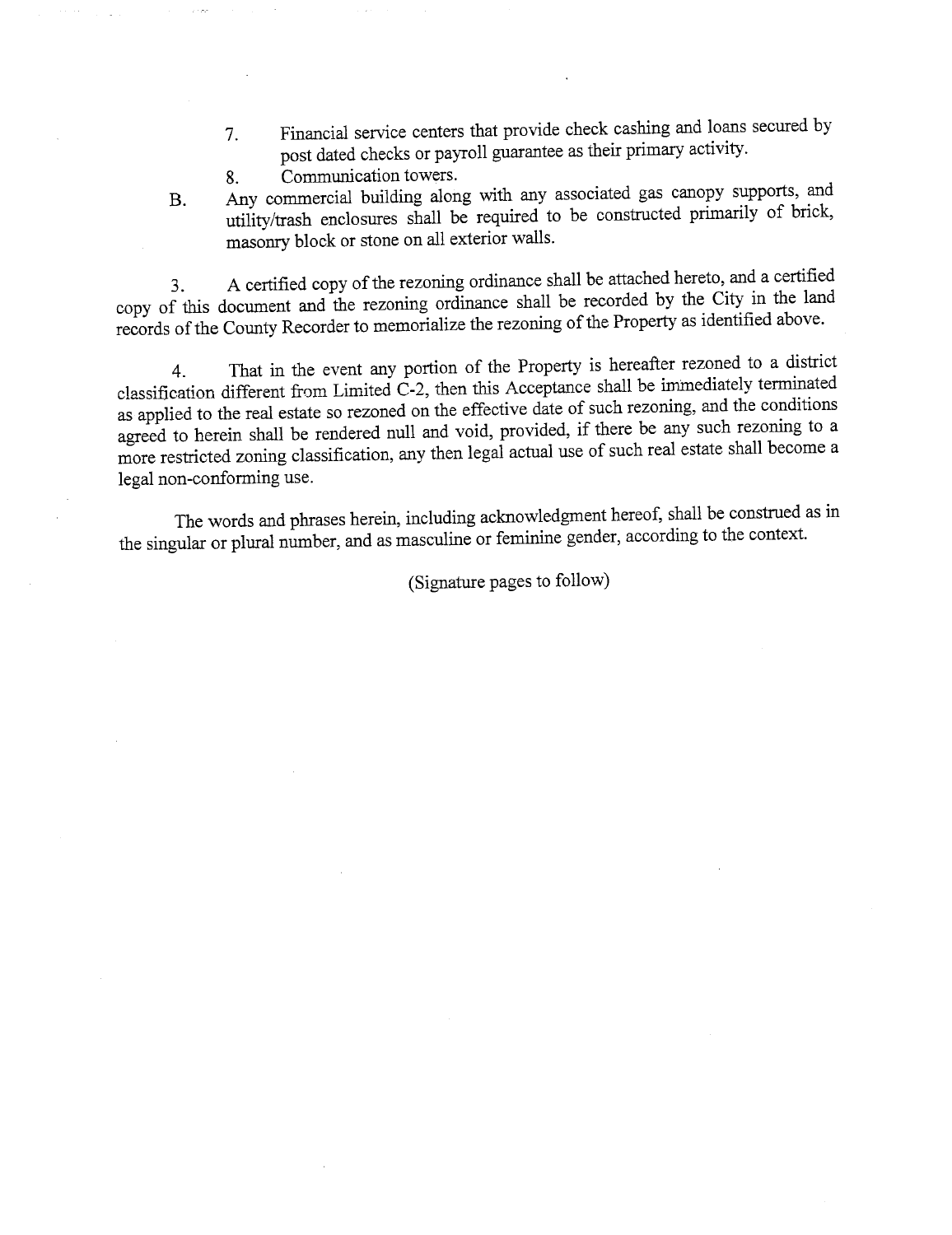# Robert J. Conley Family, L.C.

Professional and

nnt

الوارد والمتعاون

Robert (J. Conley, President Titleholder and Contract Seller

State of Iowa (1) ) ss: County of Polk  $)$ 

This instrument was acknowledged before me on  $\frac{1}{\mu}$ ,  $\frac{1}{\mu}$ ,  $\frac{2009}{\mu}$ , by Robert 1. Conley, who is President of Robert J. Conley, L.C., who is personally known to me and has been authorized by the board of directors to execute this document on behalf of Robert J. Conley, L.C.,



<u>Rice</u> Graden My commission expires:  $\sqrt{ML}$  if  $\sqrt{III}$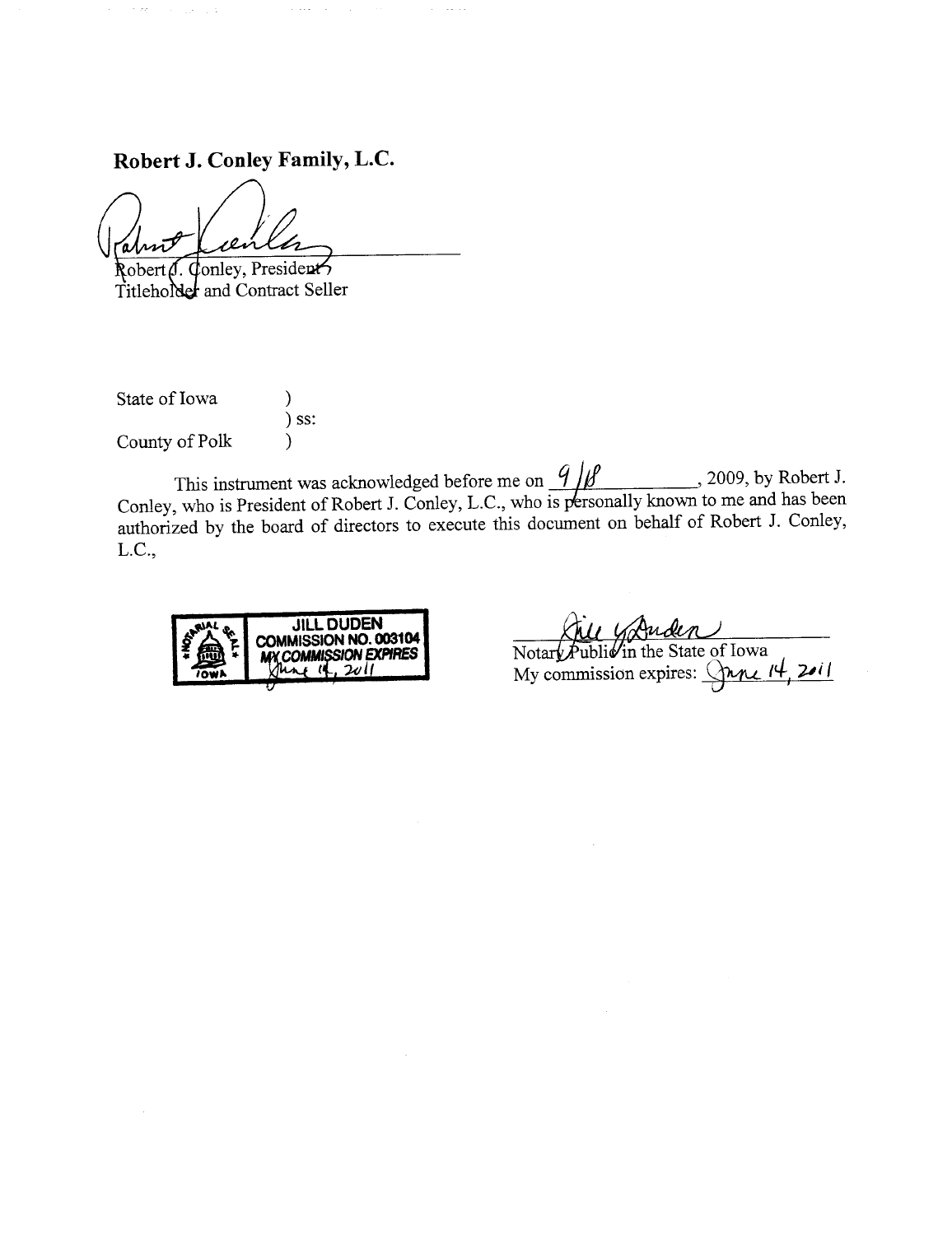| Prepared by:       | 515/283-4124<br>Michael F. Kelley, Assistant City Attorney, 400 Robert Ray Dr., Des Moines, IA 50309 |  |  |  |  |
|--------------------|------------------------------------------------------------------------------------------------------|--|--|--|--|
| Return Address:    | City Clerk - City Hall, 400 Robert Ray Dr., Des Moines, IA 50309                                     |  |  |  |  |
| Taxpayer:          | No change                                                                                            |  |  |  |  |
| Title of Document: | Acceptance of Rezoning Ordinance                                                                     |  |  |  |  |
| Grantor's Name:    | Robert J. Conley Family, L.C., Traviss Family Investments, L.L.C., & Casey's Marketing Company       |  |  |  |  |
| Grantee's Name:    | City of Des Moines, Iowa                                                                             |  |  |  |  |
| Legal Description: |                                                                                                      |  |  |  |  |
|                    | All Lot 87 and the North 19 feet of Lot 88, Clover Acres, AN OFFICIAL PLAT                           |  |  |  |  |

all now included in and forming a part of the City of Des Moines, IN POLK COUNTY, IOWA.

## ACCEPTANCE OF REZONING ORDINANCE

The undersigned hereby states, warrants and agrees as follows:

1. That Robert J. Conley Family, L.C. and Traviss Family Investments, L.L.C as titleholders and Casey's Marketing Company as contract purchaser, are the sole owners of the Property in the vicinity of 6120 Douglas Avenue, more specifically described above.

2. That in the event the City of Des Moines, Iowa, acts to rezone the Property from the Rl-60 One-Famly Low-Density Residential District to a Limited C-2 General Retail and Highway Oriented Commercial District to allow redevelopment of the property for a gas/convenience store, we agree and accept on behalf of the owners to the imposition of the following conditions to run with the land and be binding upon all successors, heirs and assigns as part of the ordinance so rezoning the Property:

A. Prohibit use of the property for the following:

- 1. Adult entertainment business.
- 2. Vehicle display.
- 3. Off-premises advertising signs.
- 4. Package goods stores for sale of liquor.
- 5. Taverns/nightclubs.
- 6. Pawn shops.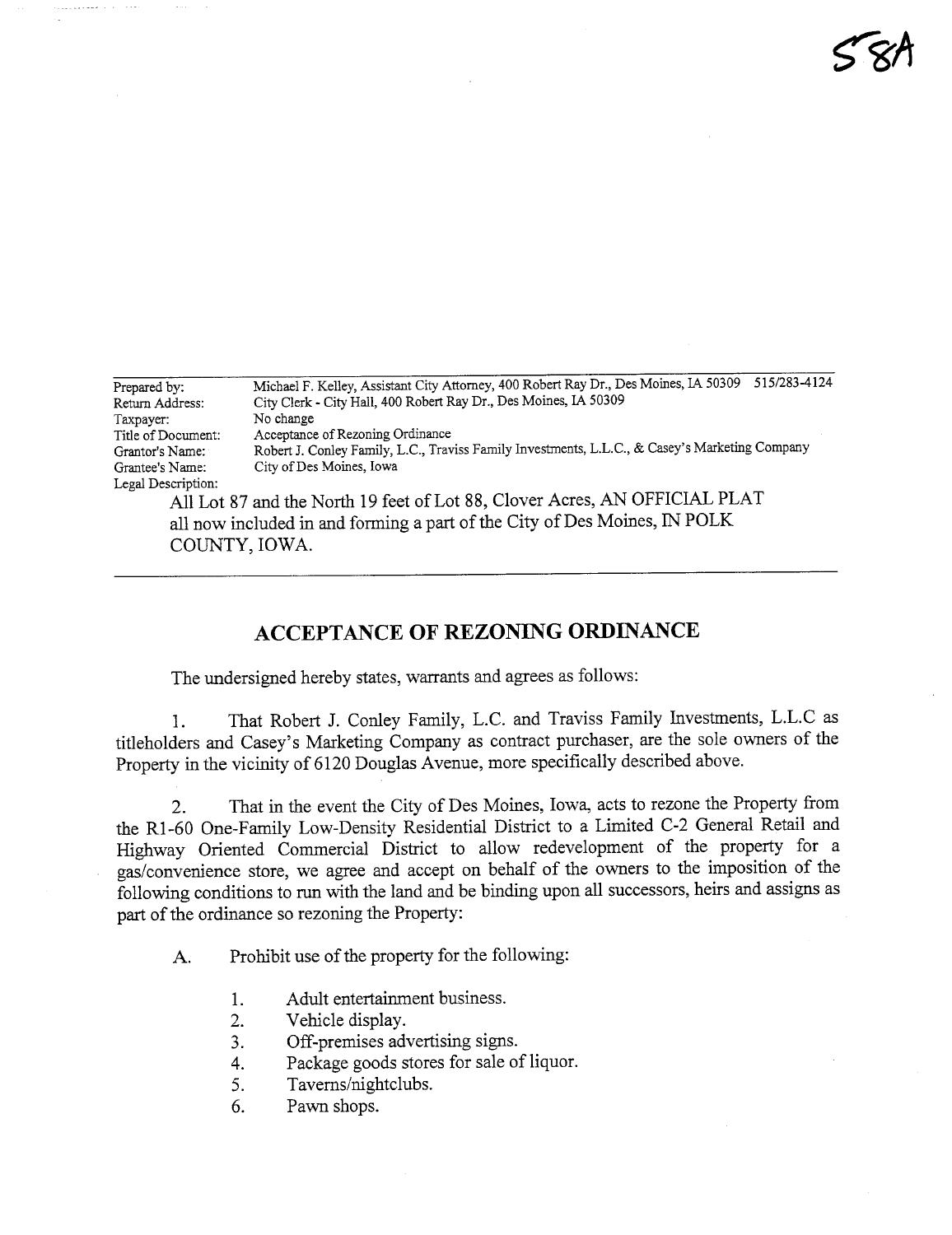- 7. Financial service centers that provide check cashing and loans secured by post dated checks or payroll guarantee as their primary activity.
- 8. Communication towers.
- B. Any commercial building along with any associated gas canopy supports, and utility/trash enclosures shall be required to be constructed primarily of brick, masonry block or stone on all exterior walls.

3. A certified copy of the rezonig ordinance shall be attached hereto, and a certified copy of this document and the rezoning ordinance shall be recorded by the City in the land records of the County Recorder to memorialize the rezoning of the Property as identified above.

4. That in the event any portion of the Property is hereafter rezoned to a district classification different from Limited C-2, then this Acceptance shall be immediately terminated as applied to the real estate so rezoned on the effective date of such rezoning, and the conditions agreed to herein shall be rendered null and void, provided, if there be any such rezoning to a more restricted zoning classification, any then legal actual use of such real estate shall become a legal non-conforming use.

The words and phrases herein, including acknowledgment hereof, shall be constred as in the singular or plural number, and as masculine or feminie gender, according to the context.

(Signature pages to follow)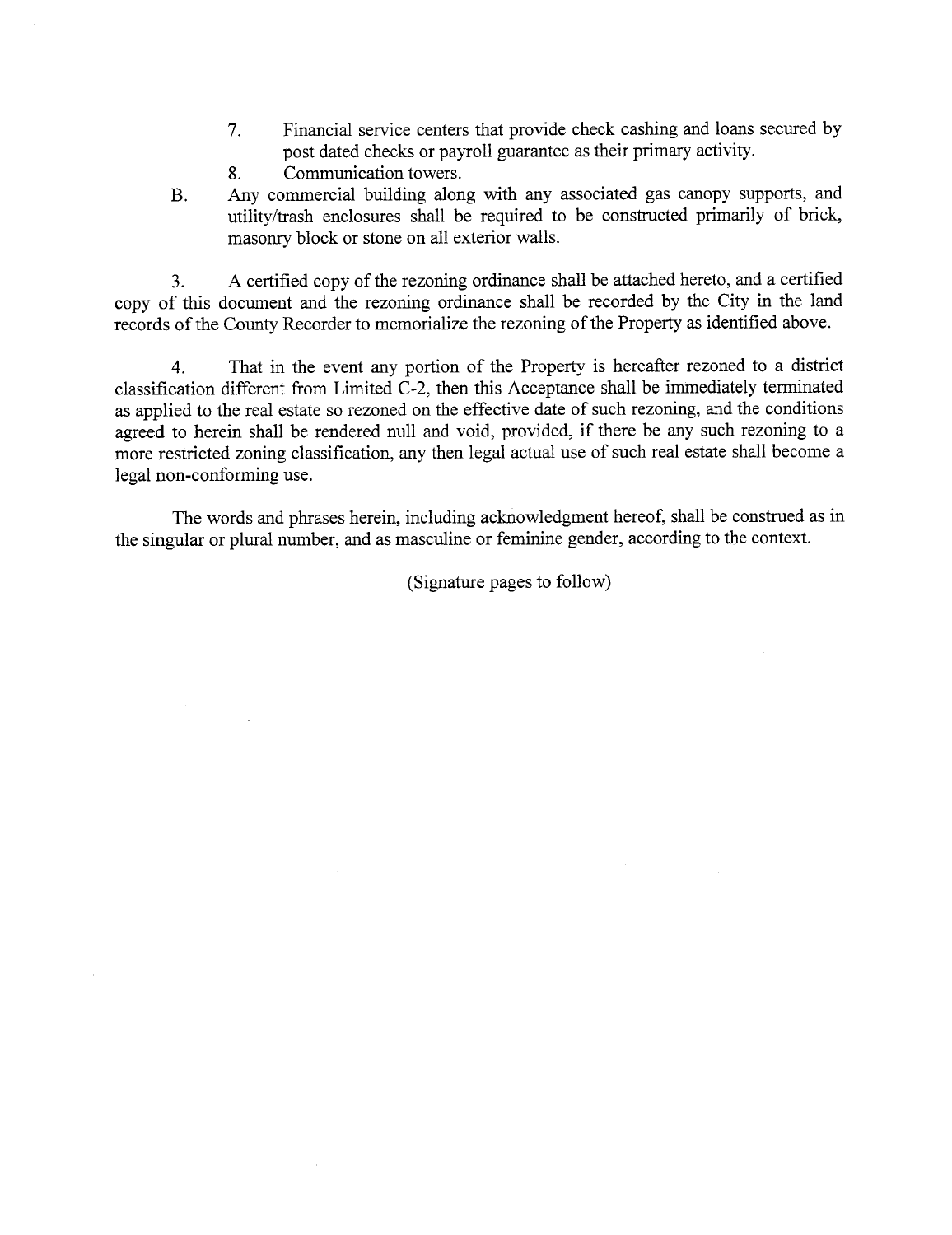$\sim$  .

<u>. . . .</u> . . . . . . . .

Casey's Marketing Company<br>
Michael R. Richardson, President

Contract Purchaser

State of Iowa ) ) ss: County of Polk )

This instrument was acknowledged before me on  $\sqrt{$ le  $\ell$ .  $\sqrt{2}$  , 2009, by Michael R. Richardson, who is President of Casey's Marketing Company, an Iowa corporation, who is personally known to me and has been authorized by the board of directors to execute this document on behalf of Casey's Marketing Company,



My commission expires: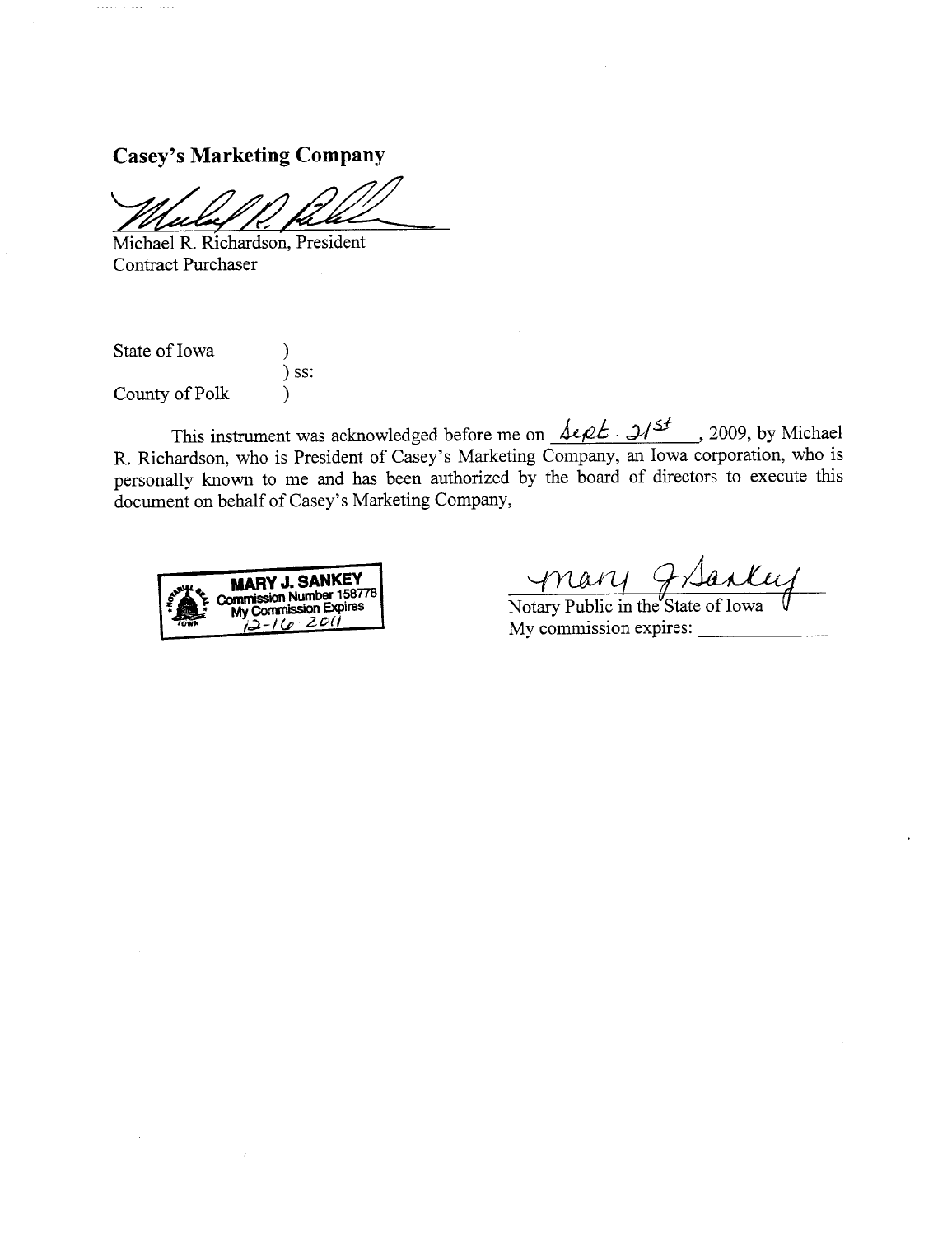| Prepared by:       | 515/283-4124<br>Michael F. Kelley, Assistant City Attorney, 400 Robert Ray Dr., Des Moines, IA 50309 |  |  |  |  |
|--------------------|------------------------------------------------------------------------------------------------------|--|--|--|--|
| Return Address:    | City Clerk - City Hall, 400 Robert Ray Dr., Des Moines, IA 50309                                     |  |  |  |  |
| Taxpayer:          | No change                                                                                            |  |  |  |  |
| Title of Document: | Acceptance of Rezoning Ordinance                                                                     |  |  |  |  |
| Grantor's Name:    | Robert J. Conley Family, L.C., Traviss Family Investments, L.L.C., & Casey's Marketing Company       |  |  |  |  |
| Grantee's Name:    | City of Des Moines, Iowa                                                                             |  |  |  |  |
| Legal Description: |                                                                                                      |  |  |  |  |
|                    | All Let 27 and the North 10 feet of Lot 22. Cloyer Acres, AN OFFICIAL PLAT                           |  |  |  |  |

All Lot 87 and the North 19 feet of Lot 88, Clover Acres, AN OFFICIAL PLAT all now included in and forming a part of the City of Des Moines, IN POLK COUNTY, IOWA.

## ACCEPTANCE OF REZONING ORDINANCE

The undersigned hereby states, warants and agrees as follows:

1. That Robert J. Conley Famly, L.C. and Traviss Famly Investments, L.L.C as titleholders and Casey's Marketing Company as contract purchaser, are the sole owners of the Property in the vicinity of 6120 Douglas Avenue, more specifically described above.

2. That in the event the City of Des Moines, Iowa, acts to rezone the Property from the R1-60 One-Family Low-Density Residential District to a Limited C-2 General Retail and Highway Oriented Commercial District to allow redevelopment of the property for a gas/convenience store, we agree and accept on behalf of the owners to the imposition of the following conditions to run with the land and be binding upon all successors, heirs and assigns as part of the ordinance so rezoning the Property:

A. Prohibit use of the property for the following:

- 1. Adult entertainment business.
- 2. Vehicle display.
- 3. Off-premises advertising signs.
- 4. Package goods stores for sale of liquor.
- 5. Taverns/nightclubs.
- 6. Pawn shops.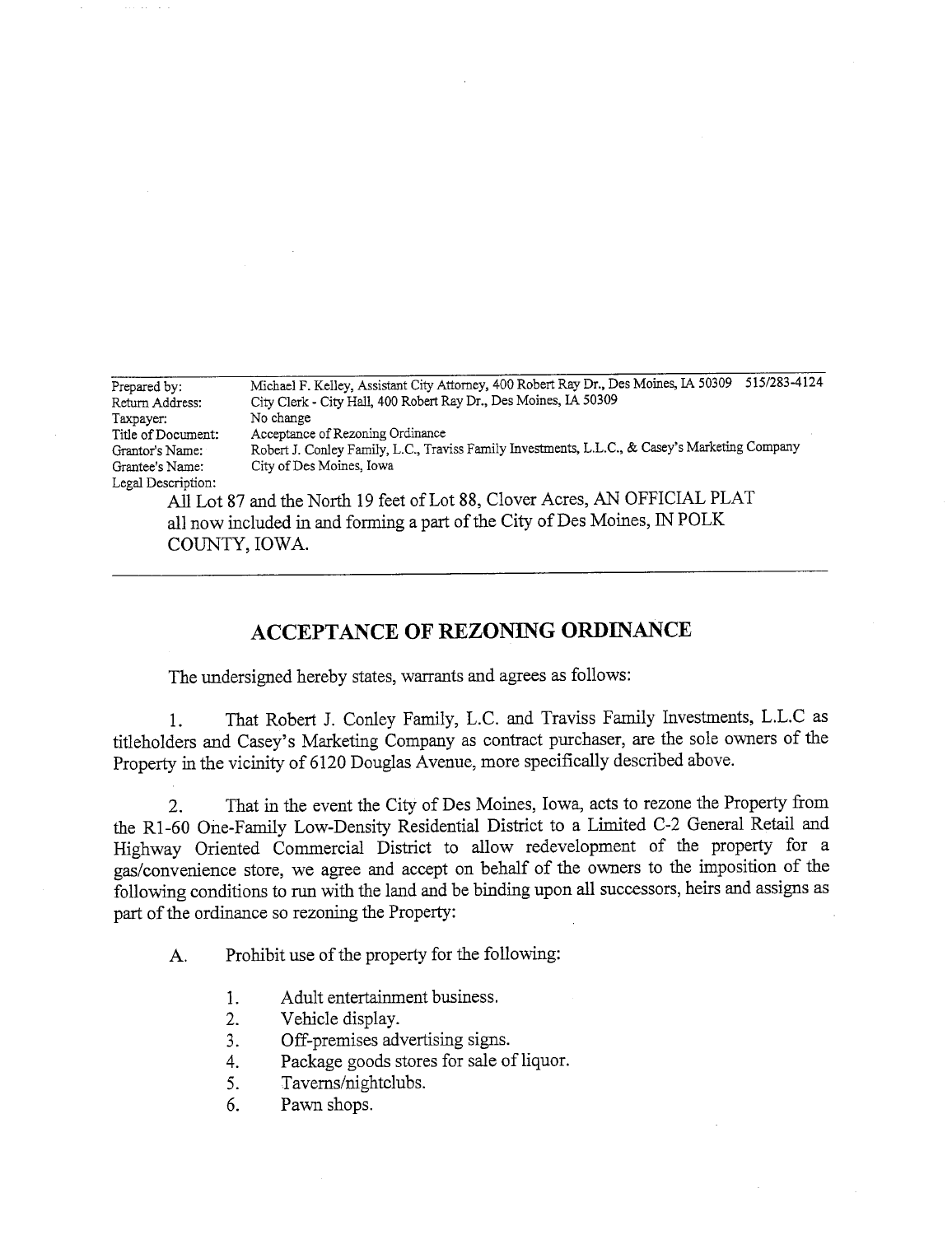- 7. Financial service centers that provide check cashing and loans secured by post dated checks or payroll guarantee as their primary activity.
- 8. Communication towers.
- B. Any commercial buiding along with any associated gas canopy supports, and utility/trash enclosures shall be required to be constructed primarily of brick, masonry block or stone on all exterior walls.

3. A certified copy of the rezoning ordiance shall be attached hereto, and a certified copy of this document and the rezoning ordinance shall be recorded by the City in the land records of the County Recorder to memorialize the rezoning of the Property as identified above.

4. That in the event any portion of the Property is hereafter rezoned to a district classification different from Limited  $C-2$ , then this Acceptance shall be immediately terminated as applied to the real estate so rezoned on the effective date of such rezcning, and the conditions agreed to herein shall be rendered null and void, provided, if there be any such rezoning to a more restricted zoning classification, any then legal actual use of such real estate shall become a legal non-conforming use.

The words and phrases herein, including acknowledgment hereof, shall be constred as in the singular or plural number, and as masculine or feminine gender, according to the context.

(Signatue pages to follow)